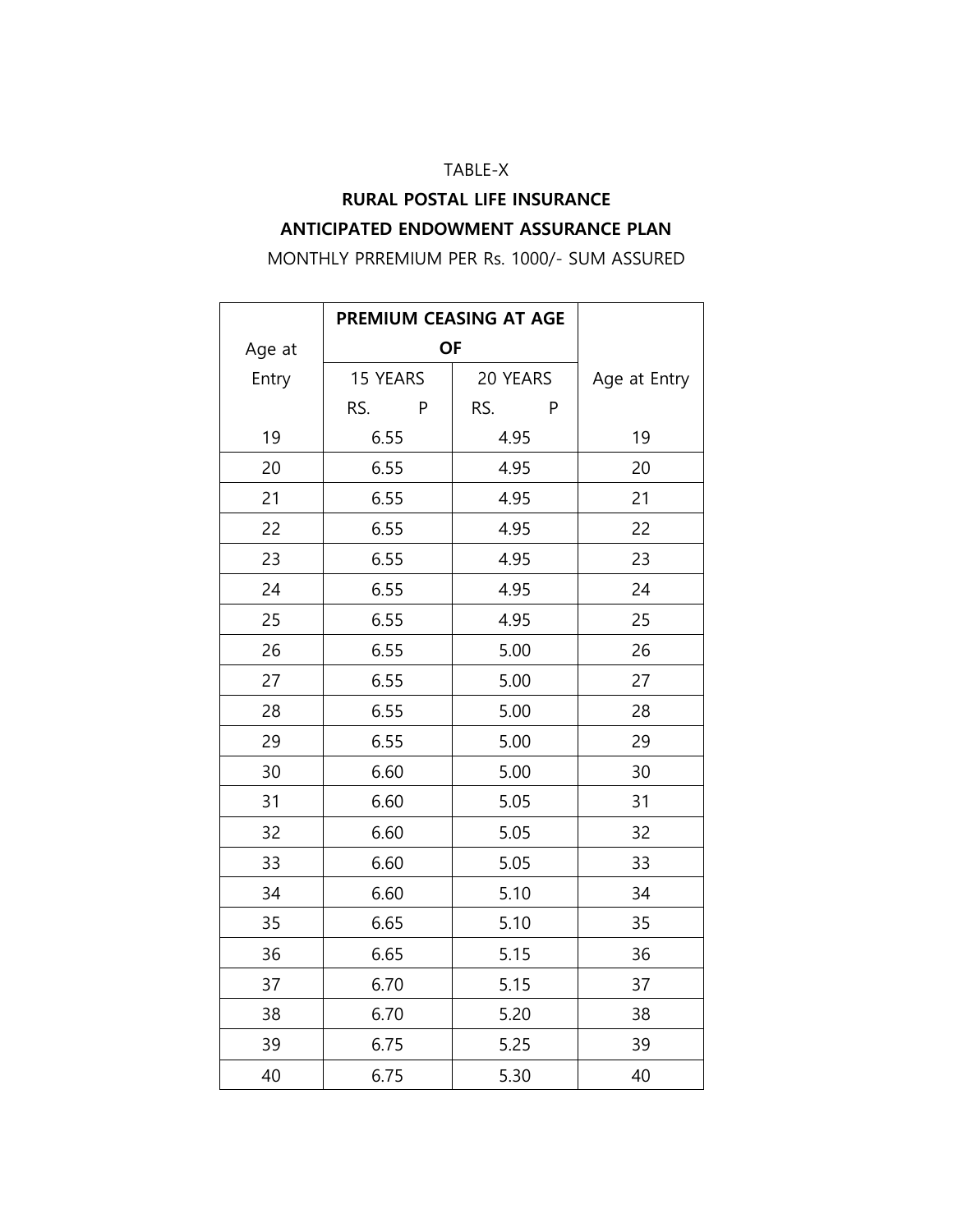### TABLE-X

### **RURAL POSTAL LIFE INSURANC ANTICIPATED ENDOWMENT ASSURANCE PLAN**

|              |                           |   |          |              | QUARTERLY      |
|--------------|---------------------------|---|----------|--------------|----------------|
|              |                           |   |          |              | PRREMIUM PER   |
|              | PREMIUM CEASING AT AGE OF |   |          |              | 1000/- SUM     |
|              |                           |   |          |              | <b>ASSURED</b> |
| Age at Entry |                           |   | 20 YEARS | Age at Entry |                |
|              | 15 YEARS RS.              | P | RS.<br>P |              |                |
| 19           | 19.50                     |   | 14.70    | 19           |                |
| 20           | 19.50                     |   | 14.70    | 20           |                |
| 21           | 19.50                     |   | 14.70    | 21           |                |
| 22           | 19.50                     |   | 14.70    | 22           |                |
| 23           | 19.50                     |   | 14.70    | 23           |                |
| 24           | 19.50                     |   | 14.70    | 24           |                |
| 25           | 19.50                     |   | 14.70    | 25           |                |
| 26           | 19.50                     |   | 14.85    | 26           |                |
| 27           | 19.50                     |   | 14.85    | 27           |                |
| 28           | 19.50                     |   | 14.85    | 28           |                |
| 29           | 19.50                     |   | 14.85    | 29           |                |
| 30           | 19.65                     |   | 14.85    | 30           |                |
| 31           | 19.65                     |   | 15.00    | 31           |                |
| 32           | 19.65                     |   | 15.00    | 32           |                |
| 33           | 19.65                     |   | 15.00    | 33           |                |
| 34           | 19.65                     |   | 15.15    | 34           |                |
| 35           | 19.80                     |   | 15.15    | 35           |                |
| 36           | 19.80                     |   | 15.30    | 36           |                |

PRREMIUM PER Rs. 1000/- SUM ASSURED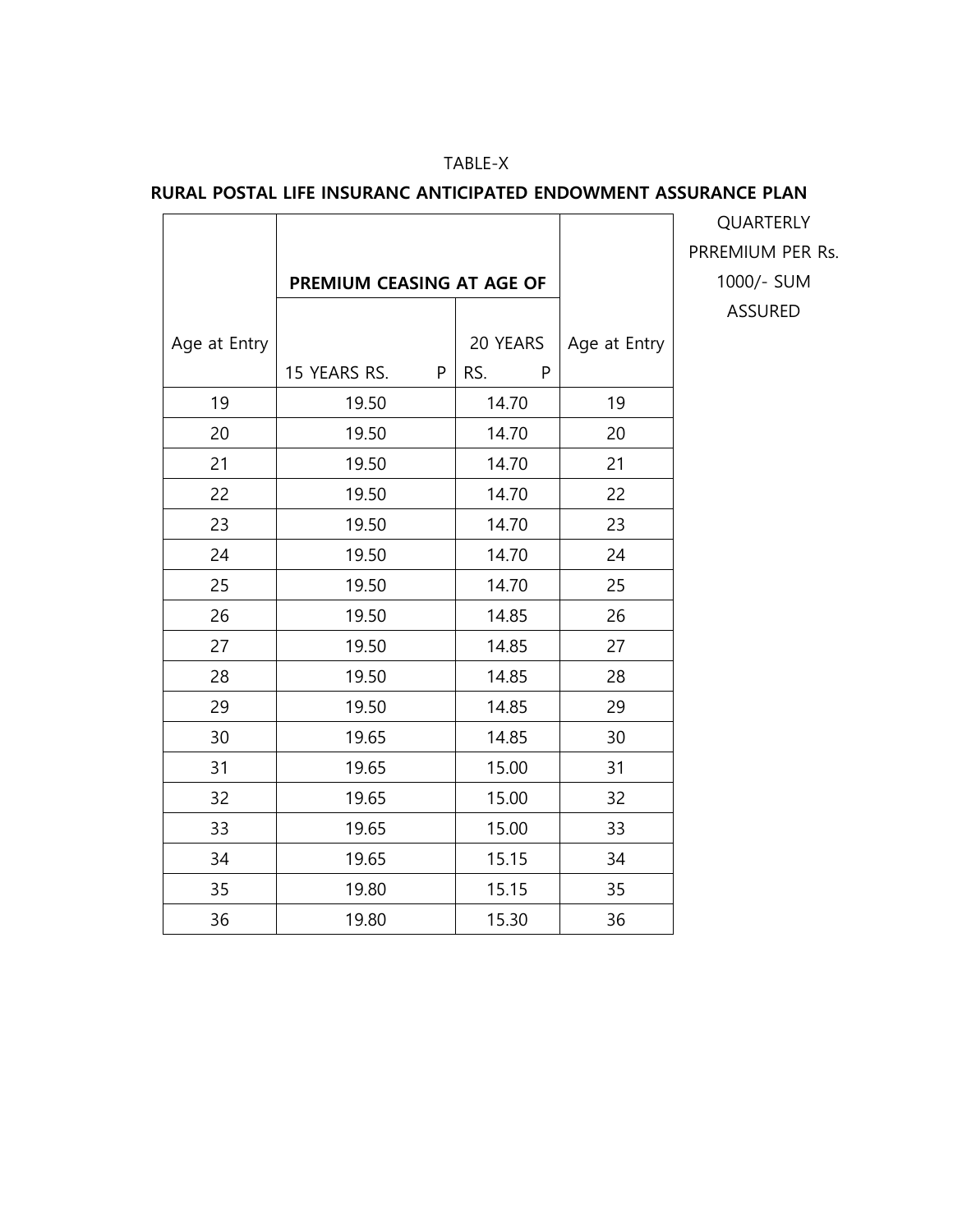| 37 | 19.95 | 15.30 | 37 |
|----|-------|-------|----|
| 38 | 19.95 | 15.45 | 38 |
| 39 | 20.10 | 15.60 | 39 |
| 40 | 20.10 | 15.75 | 40 |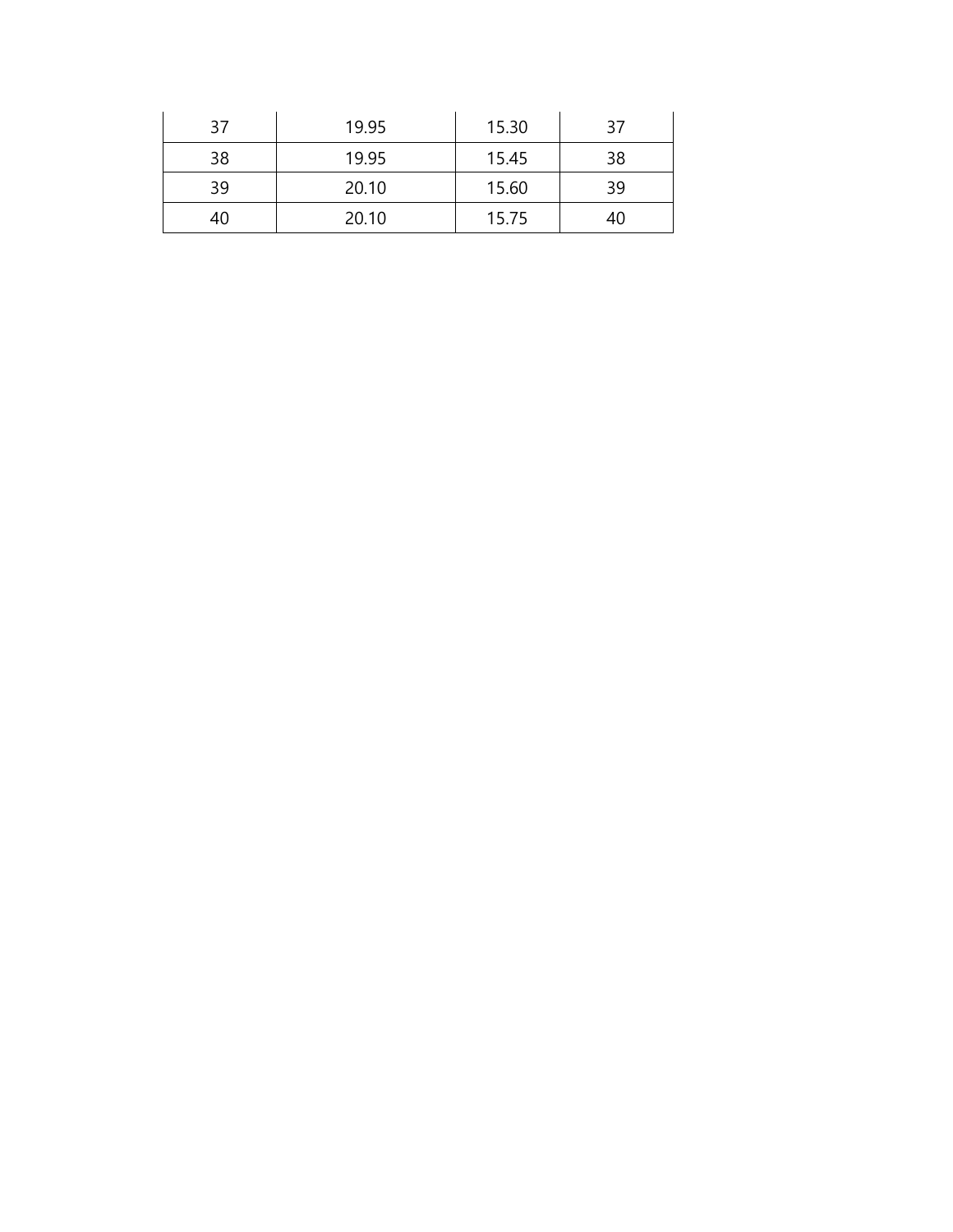# **Payment of benefits under 'AEA', if insurant survives**

| <b>AEA 15 Years</b>                                                               | <b>AEA 20 Years</b>        |
|-----------------------------------------------------------------------------------|----------------------------|
| 20% at the end of 6 years                                                         | 20% at the end of 8 years  |
| 20% at the end of 9 years                                                         | 20% at the end of 12 years |
| 20% at the end of 12 years                                                        | 20% at the end of 16 years |
| 40% at the end of 15 years with accrued   40% at the end of 20 years with accrued |                            |
| bonus                                                                             | bonus                      |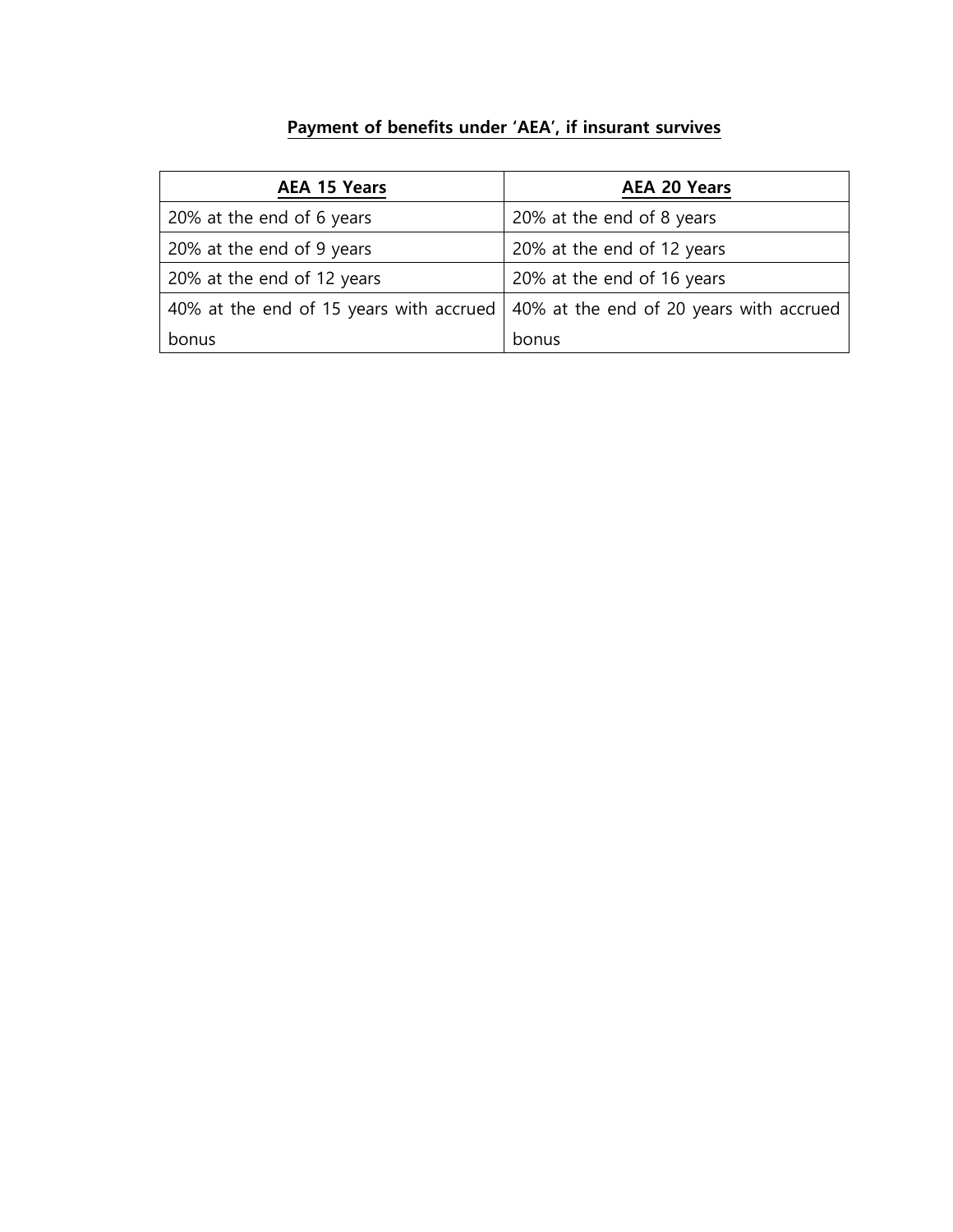# TABLE-X **RURAL POSTAL LIFE INSURANCE**

### **ANTICIPATED ENDOWMENT ASSURANCE PLAN**

#### HALF YEARLY PRREMIUM PER Rs. 1000/- SUM ASSURED

|              | PREMIUM FOR THE TERM OF            |   |       |   |              |
|--------------|------------------------------------|---|-------|---|--------------|
|              | <b>15 YEARS</b><br><b>20 YEARS</b> |   |       |   |              |
| Age at Entry | RS.                                | P | RS.   | P | Age at Entry |
| 19           | 38.75                              |   | 29.15 |   | 19           |
| 20           | 38.75                              |   | 29.15 |   | 20           |
| 21           | 38.75                              |   | 29.15 |   | 21           |
| 22           | 38.75                              |   | 29.15 |   | 22           |
| 23           | 38.75                              |   | 29.15 |   | 23           |
| 24           | 38.75                              |   | 29.15 |   | 24           |
| 25           | 38.75                              |   | 29.15 |   | 25           |
| 26           | 38.75                              |   | 29.45 |   | 26           |
| 27           | 38.75                              |   | 29.45 |   | 27           |
| 28           | 38.75                              |   | 29.45 |   | 28           |
| 29           | 38.75                              |   | 29.45 |   | 29           |
| 30           | 39.05                              |   | 29.45 |   | 30           |
| 31           | 39.05                              |   | 29.75 |   | 31           |
| 32           | 39.05                              |   | 29.75 |   | 32           |
| 33           | 39.05                              |   | 29.75 |   | 33           |
| 34           | 39.05                              |   | 30.05 |   | 34           |
| 35           | 39.35                              |   | 30.05 |   | 35           |
| 36           | 39.35                              |   | 30.05 |   | 36           |
| 37           | 39.65                              |   | 30.35 |   | 37           |
| 38           | 39.65                              |   | 30.65 |   | 38           |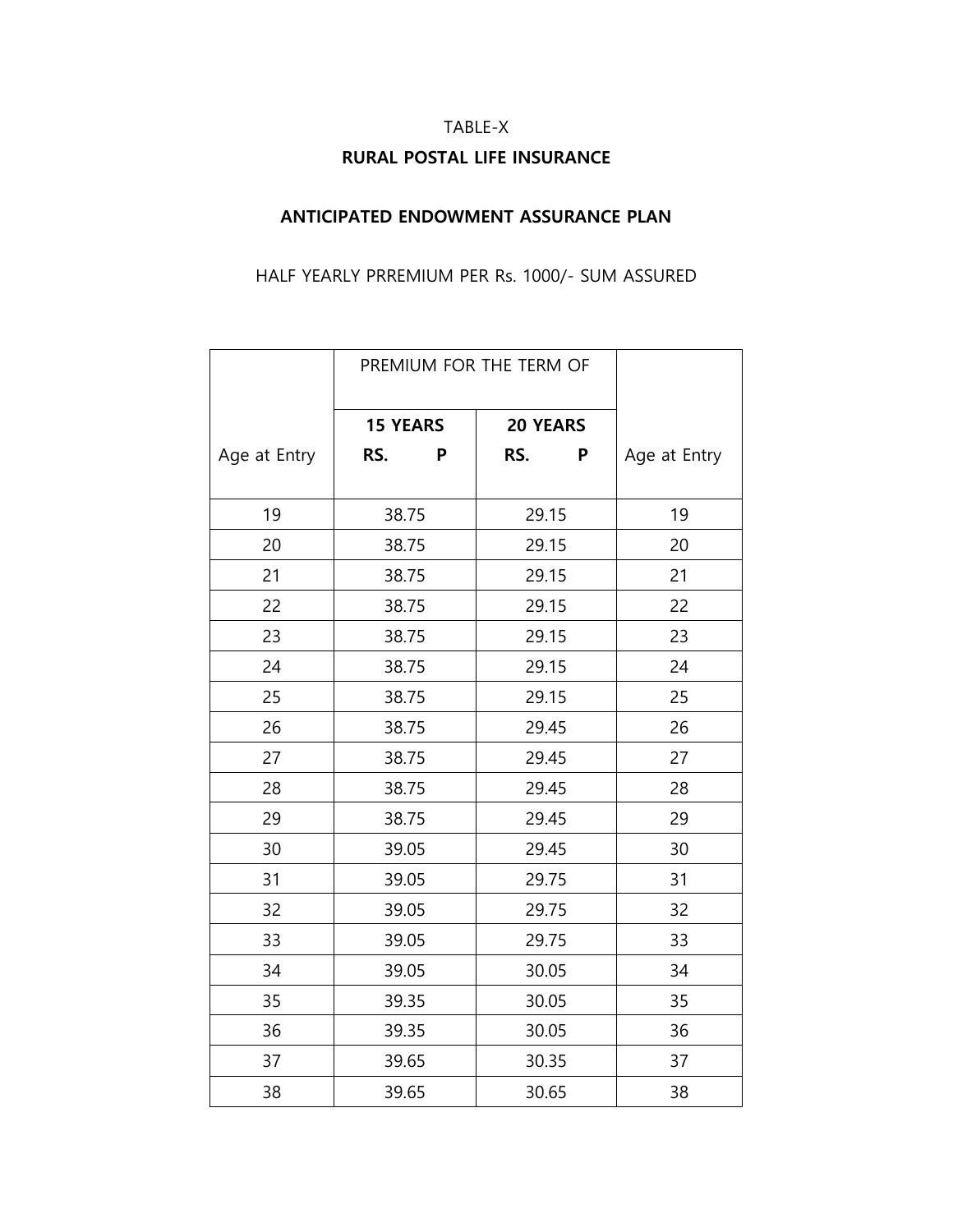| $\cap$<br>ر ر | 39.95 | 30.95              | <u>ے ب</u> |
|---------------|-------|--------------------|------------|
|               | 39.95 | ີ 1<br>ر ے. ا<br>ັ |            |

# **Payment of benefits under 'AEA', if insurant survives**

| <b>AEA 15 Years</b>        | <b>AEA 20 Years</b>                                                               |
|----------------------------|-----------------------------------------------------------------------------------|
| 20% at the end of 6 years  | 20% at the end of 8 years                                                         |
| 20% at the end of 9 years  | 20% at the end of 12 years                                                        |
| 20% at the end of 12 years | 20% at the end of 16 years                                                        |
|                            | 40% at the end of 15 years with accrued   40% at the end of 20 years with accrued |
| bonus                      | bonus                                                                             |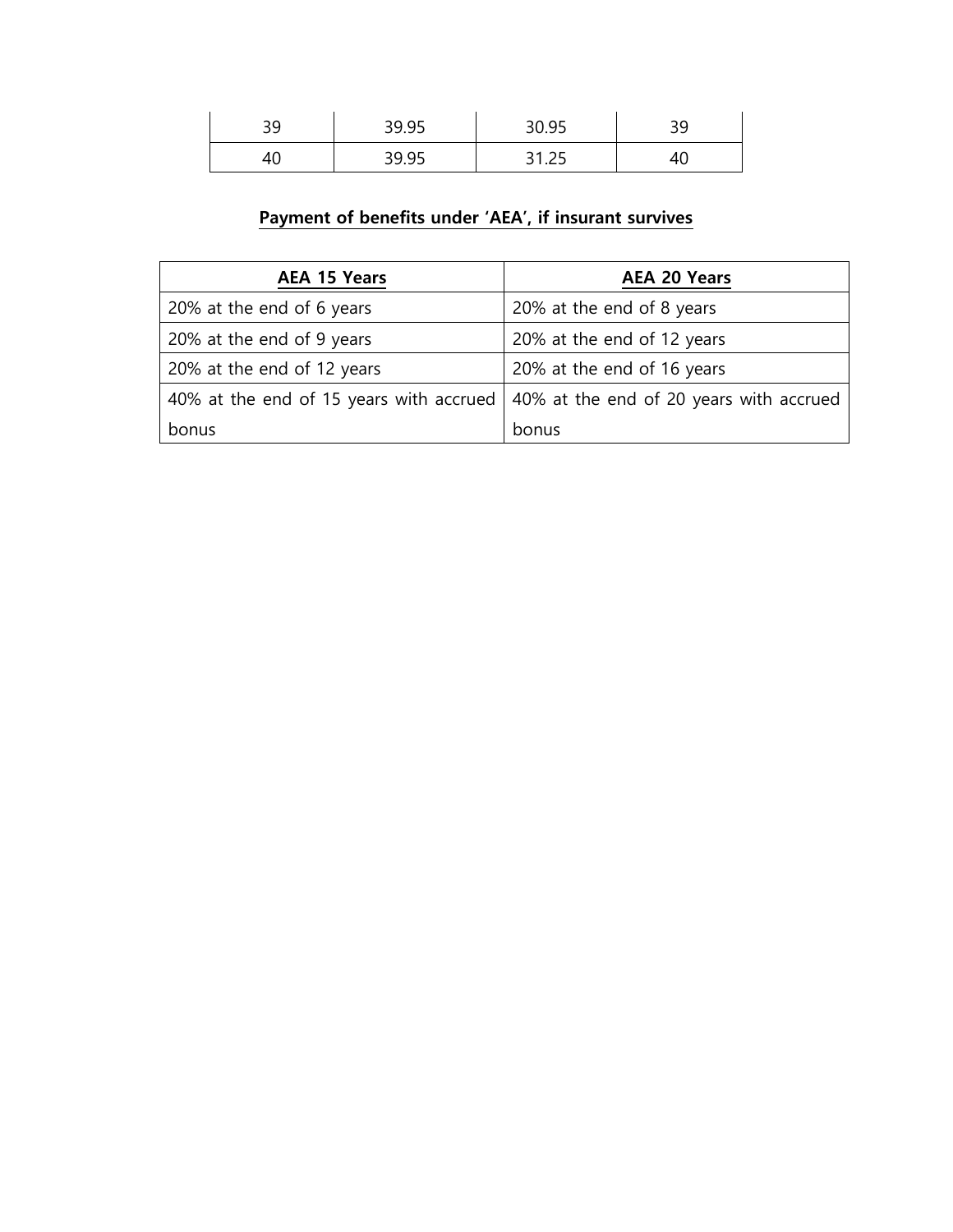# TABLE-X **RURAL POSTAL LIFE INSURANCE**

### **ANTICIPATED ENDOWMENT ASSURANCE PLAN**

#### ANNUAL PRREMIUM PER Rs. 1000/- SUM ASSURED

|              | PREMIUM FOR THE TERM OF |   |                 |   |              |
|--------------|-------------------------|---|-----------------|---|--------------|
|              | <b>15 YEARS</b>         |   | <b>20 YEARS</b> |   |              |
| Age at Entry | RS.                     | P | RS.             | P | Age at Entry |
| 19           | 76.55                   |   | 57.35           |   | 19           |
| 20           | 76.55                   |   | 57.35           |   | 20           |
| 21           | 76.55                   |   | 57.35           |   | 21           |
| 22           | 76.55                   |   | 57.35           |   | 22           |
| 23           | 76.55                   |   | 57.35           |   | 23           |
| 24           | 76.55                   |   | 57.35           |   | 24           |
| 25           | 76.55                   |   | 57.35           |   | 25           |
| 26           | 76.55                   |   | 57.95           |   | 26           |
| 27           | 76.55                   |   | 57.95           |   | 27           |
| 28           | 76.55                   |   | 57.95           |   | 28           |
| 29           | 76.55                   |   | 57.95           |   | 29           |
| 30           | 77.15                   |   | 57.95           |   | 30           |
| 31           | 77.15                   |   | 58.55           |   | 31           |
| 32           | 77.15                   |   | 58.55           |   | 32           |
| 33           | 77.15                   |   | 58.55           |   | 33           |
| 34           | 77.15                   |   | 59.15           |   | 34           |
| 35           | 77.75                   |   | 59.15           |   | 35           |
| 36           | 77.75                   |   | 59.75           |   | 36           |
| 37           | 78.35                   |   | 59.75           |   | 37           |
| 38           | 78.35                   |   | 60.35           |   | 38           |